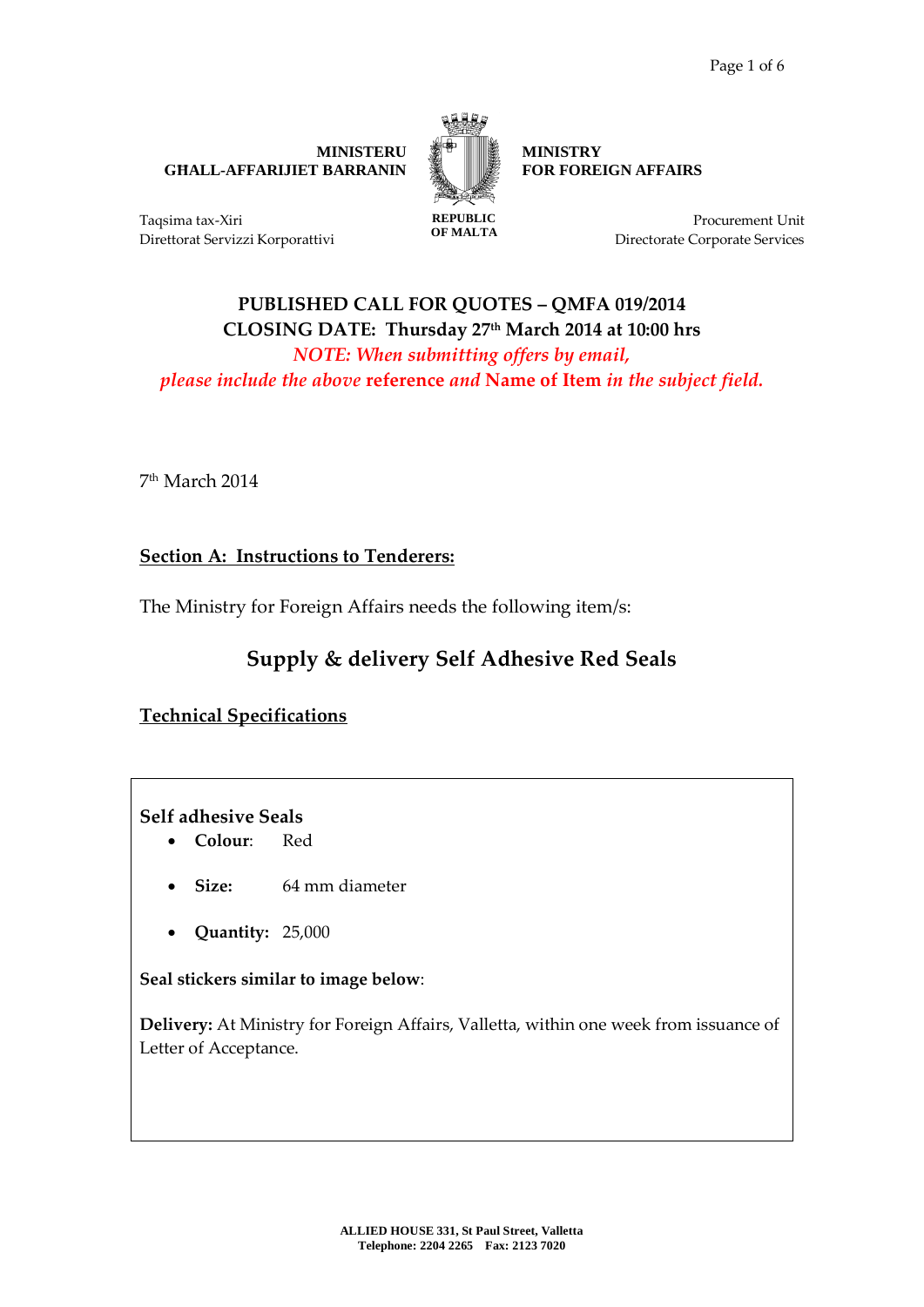

# **Section B: Offer**

## **Schedule of Prices**

| Item                                                               | Description             | Qty    | Unit | <b>Unit Price</b><br>in $\epsilon$<br>including<br>VAT and<br><b>Delivery</b><br><b>Charges</b> | <b>Total Price</b><br>in $\epsilon$<br>including<br>VAT and<br><b>Delivery</b><br><b>Charges</b> |
|--------------------------------------------------------------------|-------------------------|--------|------|-------------------------------------------------------------------------------------------------|--------------------------------------------------------------------------------------------------|
|                                                                    | Self adhesive Red Seals | 25,000 |      |                                                                                                 |                                                                                                  |
| Grand Total Price in $\epsilon$ including VAT and Delivery Charges |                         |        |      |                                                                                                 |                                                                                                  |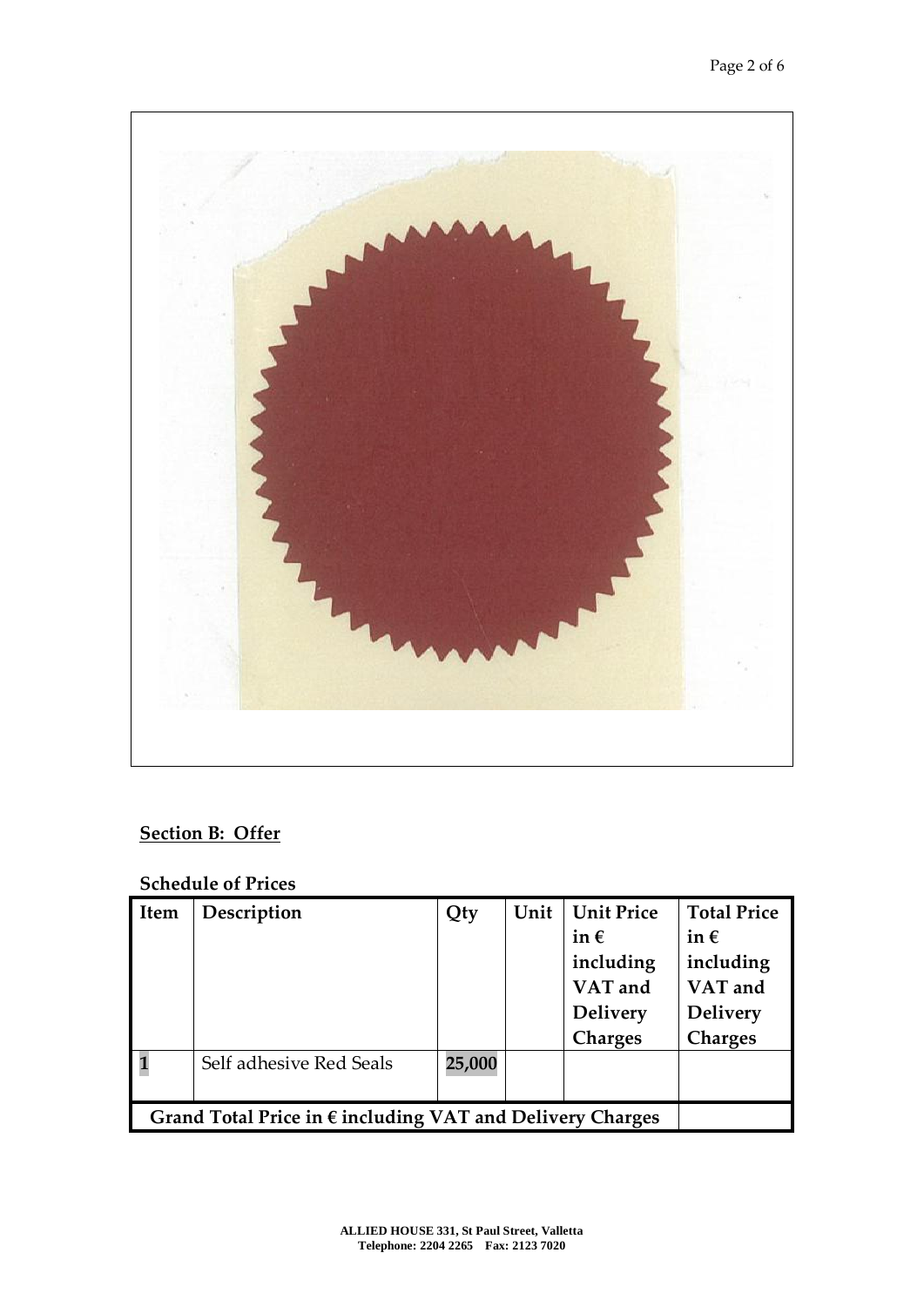# **Company Information:**

| Full name of company          |  |
|-------------------------------|--|
| <b>Address of Company</b>     |  |
| Full name of contact person   |  |
| Designation of contact person |  |
| Contact Telephone Number /    |  |
| Mobile Number & Fax Number    |  |
| <b>Email Address</b>          |  |
| VAT/Registration number       |  |
| <b>Quotation Date</b>         |  |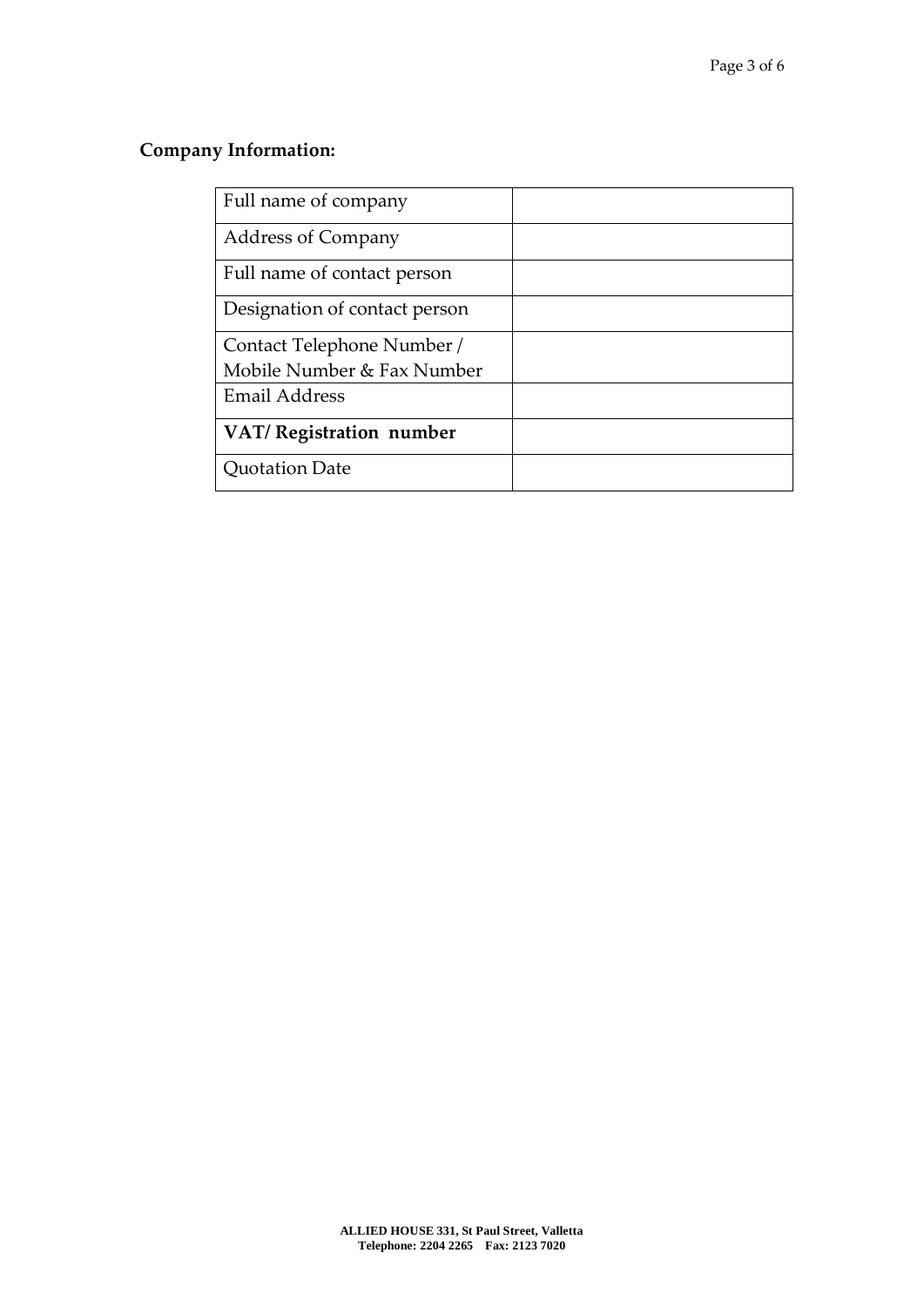#### **Section C; Terms and Conditions**

- 1. You are kindly requested to submit your quote/s for the above item/s. **All quotes should include the following information**:
	- Full name of company,
	- Address of Company,
	- Full name of contact person,
	- Designation of contact person
	- Contact Telephone Number / Mobile Number & Fax Number,
	- Email Address.
	- **VAT number**,
	- Ouotation Date,
- 2. Please note that quotes are to be submitted in **Euro currency** (Lm currency for reference). Prices quoted are to be quoted Duty Delivery Paid and VAT component quoted separately. Where a payment transaction does not include a currency conversion, the payee shall pay the charges levied by his payment service provider, and the payer shall pay the charges levied by his payment service provider.
- 3. Quotes must be provided in Word, Excel, pdf or jpg formats. When links are provided for Technical Specifications, these should lead to the website and must not require the downloading of any programs, the creation of accounts or other functions. Other formats will NOT be considered.
- 4. Please note that **ALL** quotes must include the Reference number together with the name of item being requested. The quote must be accompanied by **a technical offer** that clearly describes the characteristic of the product/ service or works being offered. In cases, where this information is not included, the Contracting Authority reserves the right NOT to consider the quote.
- 5. Quotes can be sent either through email or brought by hand, in which case they should be inserted in the **Tender Box found at the Financial Management Directorate, Ministry for Foreign Affairs, Level 4, 331, Allied House, St Paul Street, Valletta. Quotes can be brought by hand from Monday to Friday between 8.00 am and 12.00 pm only**. Offers received via E-mail will be inserted in a sealed envelope and posted in the respective box.
- 6. Quotes must be valid for a minimum of 90 days.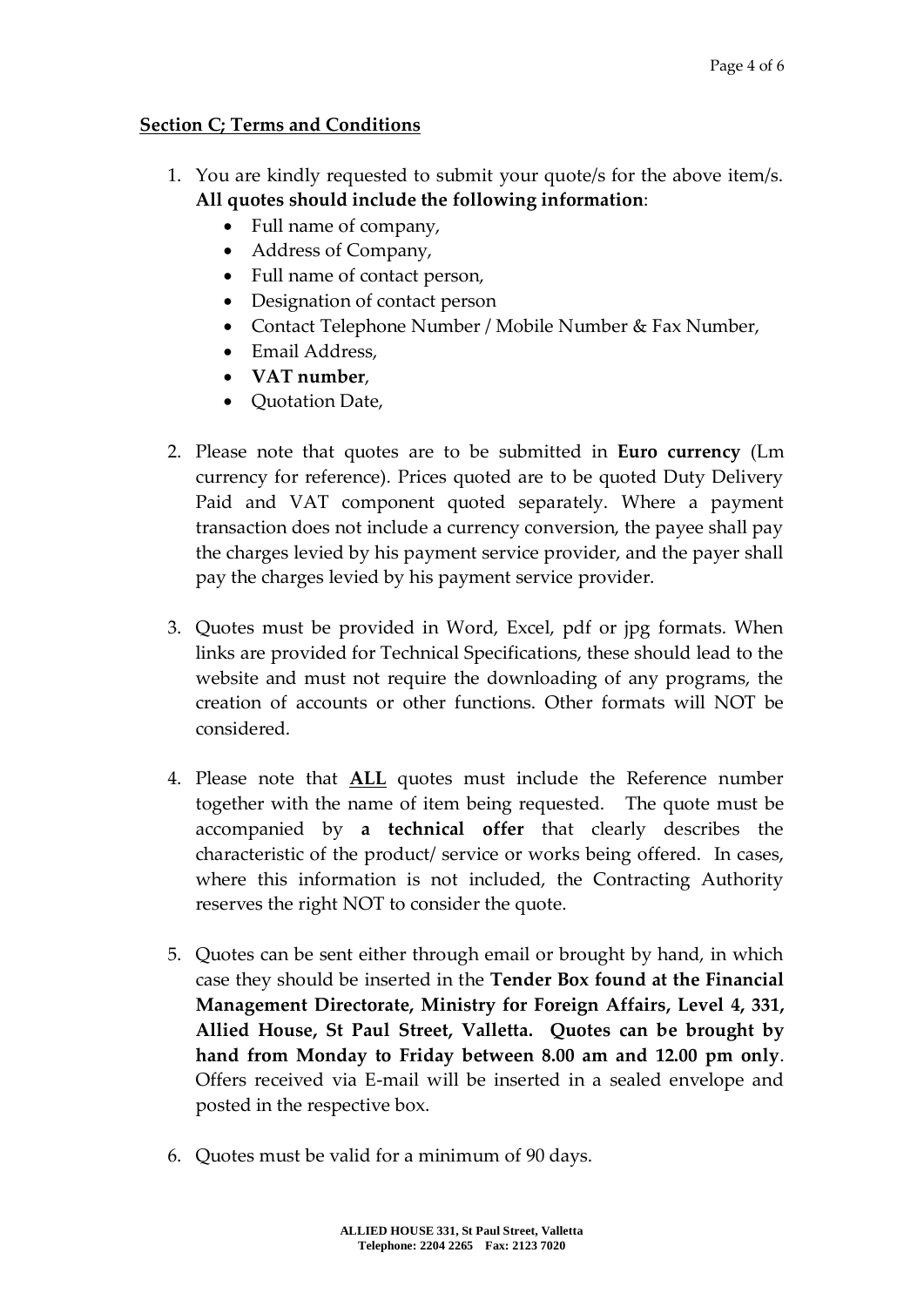### 7. **Delivery costs must be included in all received quotes.**

- Prices are to include delivery costs. The Bidder is advised to contact Valletta Local Council to familiarise self with any charges, permits and any other obligations that are to be borne by the contractor to effect delivery. The Contracting Authority shall not be charged with any other charges on delivery which were not reflected in the respective bid.
- If a crane or other machinery is to be used, reference is being made to this form which is to be filled in and submitted to the Local Council. For further information kindly contact local council on 21234141 or 21251397.

[http://www.snapadministration.com/snapdatafiles/files/CityOfValletta/633823159651745](http://www.snapadministration.com/snapdatafiles/files/CityOfValletta/633823159651745000.pdf) [000.pdf](http://www.snapadministration.com/snapdatafiles/files/CityOfValletta/633823159651745000.pdf)

- 8. **The Government reserves the right to**
	- **impose Penalties if items are not delivered within the time stipulated in the quote submitted by the awarded tenderer, which must never exceed** *one week* **from from issuance of Letter of Acceptance / date of order**
	- **purchase a quantity of items on behalf of the awarded tenderer if the awarded tenderer fails to deliver the items within the time stipulated in the quote submitted by the same tenderer, which must never exceed** *one week* **from issuance of Letter of Acceptance / date of order.**
- 9. **Samples and photos of the item requested are to be submitted, without any commitment on behalf of the government. These items are to be delivered at the same address as above. Your proposals are to be labelled with Tenderer Name, Name of Item and Quote Reference. Unlabelled items will not be considered.**
- 10. **Clarifications** can be sought up to **Monday, 24 th March 2014 at 10:00**.
- 11. Tenderers must quote all components of the price **inclusive** of taxes, customs and import duties and any discounts. Tenderers not registered with the VAT authority in Malta, must **still** include in their financial offer any VAT that the contracting authority may have to pay either in Malta or the country where the tenderer is registered irrespective of the reverse charge mechanism. The financial offer will be considered as the total financial cost to the contracting authority including any VAT that may have to be paid not through the winning tenderer. Except as may otherwise be provided for in the contract, no payment will be made for items which have not been costed.